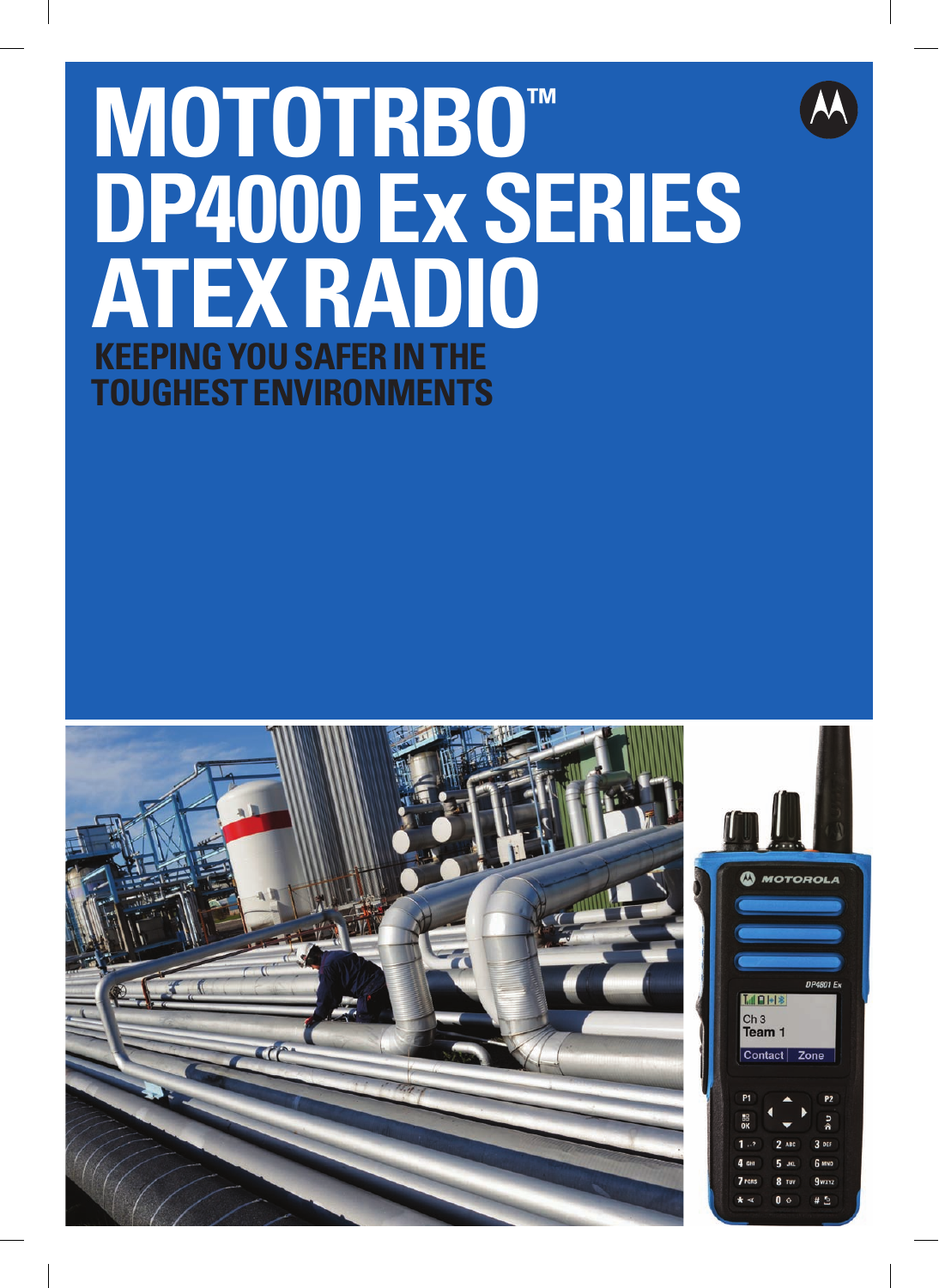# **mototrbo AtEX SolutIonS: thE ProfESSIonAl ChoICE for DAngErouS ArEAS**

Threats from explosive gas, combustible dust or chemical vapours, from an oil rig to an open mine, your workers confront them daily. Safe, reliable communication is absolutely critical in such dangerous environments. That's where the power and performance of MOTOTRBO digital radios stand out.

The MOTOTRBO DP4000 Ex Series combines the best of two-way radio functionality with the latest digital technology. It integrates voice and data seamlessly, offers enhanced features that are easy to use, and delivers increased capacity to efficiently connect all your crews. With exceptional voice quality, long battery life and ATEX-rated for safety, the DP4000 Ex Series keeps your workers connected safely and productively, wherever the job takes them.



**DP4801 Ex (Display) DP4401 Ex (non-Display)**

# **tAlK AnD hEAr ClEArly ovEr EXCESSIvE noISE DP4000 Ex SErIES**

These high-performing portables have the highest ATEX gas explosion group rating. Ideal for hazardous work with loud noise, long shifts, rough weather and dangerous conditions including combustible dust, explosive chemicals, gas leaks, flammable hydrocarbons and more.

Get all the benefits of MOTOTRBO digital technology, including greater capacity, clearer audio and long battery life. Plus radios and accessories that are ATEX-certified intrinsically safe.

**DP4401 Ex** - Rugged, easy to use, non-display model

**DP4801 Ex** - Adds a full keypad and large colour display for access to advanced features like texting and caller ID



#### **atex dust protection:**

- Group II, other **II** environments, (chemical industries, refineries, etc.)
- High protection, **2D** Category 2 equipment for Zone 21 and 22. D = Dust
- Explosion-proof **Ex** equipment, certified to European ATEX Directive and IECEx
- **IIIC** Enclosure certified for dust Zone 21 by IP rating
- **t130°C** Maximum enclosure surface temperature

#### **atex gas protection:**

- Group II 'other' **II** environments
- 2 High Protection, category 2 for Zone 1 and 2
- Gas **g**
- Explosion-proof **Ex** equipment, certified to European ATEX Directive and IECEx
- **ib** Type of ignition<br>protection (Zones 1&2)
- Protection in the most explosive gas **IIC** environment (hydrogen)
- **T4** Device surface temperature will not exceed 135°C

#### **atex mining protection:**

- Group I **I**
- **M2** Category Equipment is intended for use in underground mines as well as surface installation of such mines likely to be endangered by firedamp and/or combustible dust
- Ex Explosion-proof equipment
- ib Type of ignition protection (Zones 1&2)
	- Explosion Group, I = Methane **I**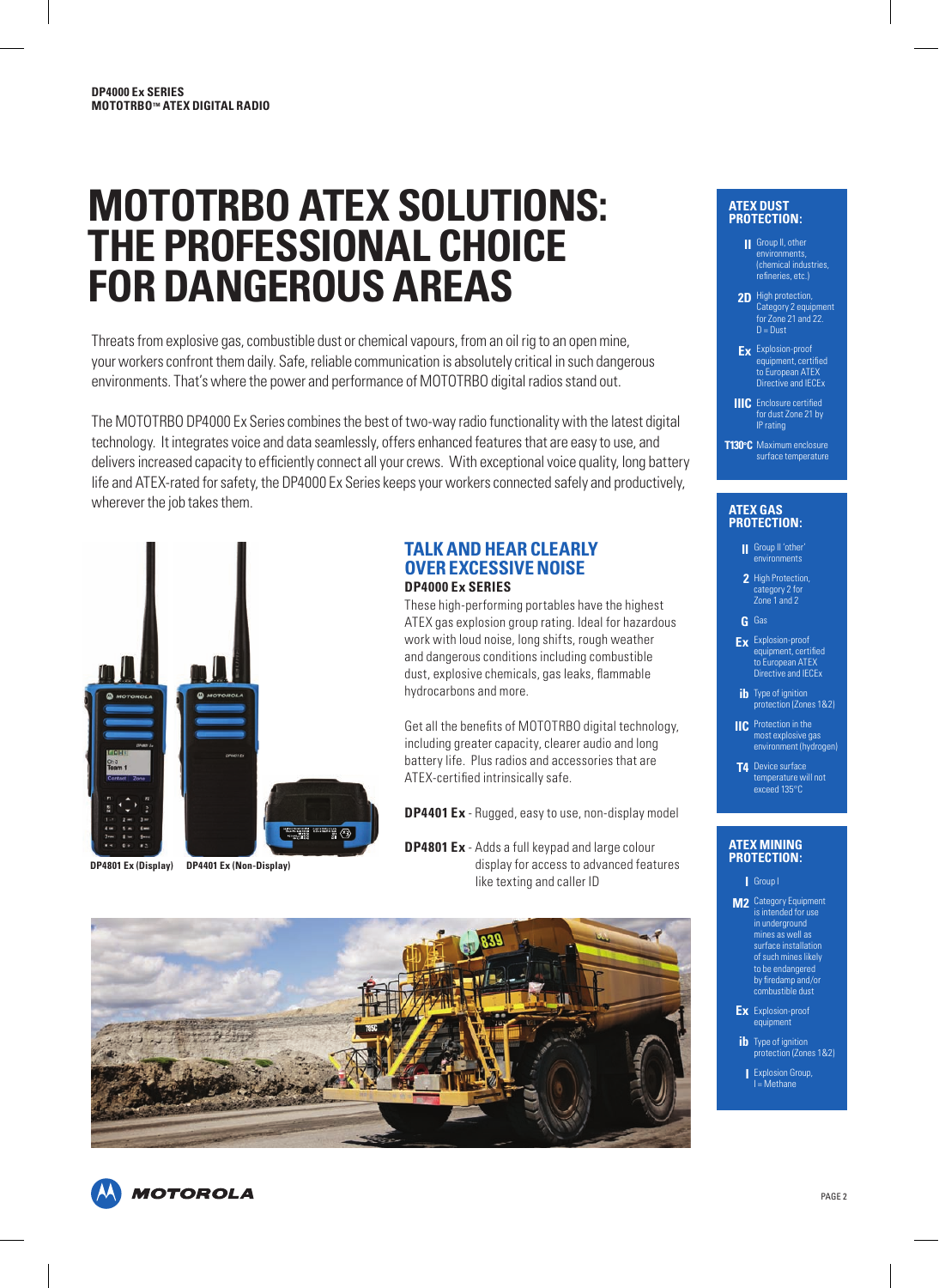### **So ruggED, It WIthStAnDS thE WorSt**

The DP4000 Ex Series is so rugged and durable, it meets the most stringent standards and has the highest ATEX rating. Whether working in an oil refinery, chemicals factory or mine, dust and water can damage radios, but the DP4000 Ex Series is designed to withstand the worst. It meets or exceeds MIL-STD-810 for exceptional durability and is IP67 rated\* to keep out damaging water and dust. The DP4000 Ex Series has also been subjected to Motorola's unique Accelerated Life Test to simulate five years of hard use.

# **EASy to oPErAtE**

The DP4000 Ex Series features large PTT, volume, channel knobs and programmable buttons that are easy to use, even when wearing gloves. The large, colour display (DP4801 Ex only) and bright LED show radio status information at a glance. Plus the prominent orange emergency button enables workers to quickly call for assistance when needed.



# **KEEP CrEWS CommunICAtIng, EvEryWhErE**

MOTOTRBO's IP Site Connect uses the Internet to extend coverage to workers anywhere in the world and scalable, single-site Capacity Plus expands capacity to over 1,000 users. Linked Capacity Plus combines the high user-density call management of Capacity Plus with the wide area coverage of IP Site Connect to connect crews at various locations affordably.

Use Motorola's Application Developer Program to adapt the DP4000 Ex Series to your unique needs in the future – from location tracking using the built-in GPS receiver to text messaging or call logging and recording. When you want to share information or pinpoint crew locations, access all the right applications on one device.

# **WorK SAfEly, from PIPElInE to PoWEr PlAnt**

Everything about the DP4000 Ex Series is designed for worker safety. Loud, clear performance and innovative features like Intelligent Audio and Transmit Interrupt help ensure messages get through in the noisiest environments. And like the radio, Motorola's audio and energy accessories meet the most stringent ATEX standards.

An integrated man-down and lone worker feature sends an instant alert if a mishap occurs. And the bright blue colour helps ensure workers can easily identify and carry only ATEX-approved radios into hazardous environments.

#### **Put thE DP4000 Ex SErIES to WorK**

#### **DIgItAl PErformAnCE**

DP4000 Ex meets the ETSI DMR Standard to deliver integrated voice and data, clearer voice communications, and up to 40% longer battery life than analogue.

#### **buIlt to lASt**

Meets IP67 specifications\* to withstand dust and immersion in 1 meter of water for 30 minutes.

#### **EXCEPtIonAl AuDIo**

Hear and speak clearly in loud environments, negate background noise from heavy equipment, engines and trucks.

#### **EASy to uSE**

Ergonomically designed for ease of use, with customisable buttons and an intuitive user interface.

#### **ComPlEtE AtEX-CErtIfIED SolutIon**

IMPRES™ smart audio and energy accessories meet the same tough specs, for a complete system you can rely on.



**Pmln6089**



**MI NGO<sub>9</sub>** 





# **EXtEnD SAfEty to long ShIftS AnD noISy ArEAS WIth AtEX-CErtIfIED ACCESSorIES**

**from the drilling platform to the oil refinery, you deal with extremes - that's why it is critical to use the only AtEX accessories designed to withstand the perils**  and work with these MOTOTRBO ATEX portables.

#### **bE In thE ClEAr WIth An ImPrES rSm**

The IMPRES Remote Speaker Microphone (RSM) ensures hassle free communication. Along with IMPRES audio, this microphone features Windporting which makes it easy to use in all weather conditions.

#### **PEltor™ hEADSEtS hAnDlE tough ShIftS, hEAD on**

These heavy duty headsets are ATEX-certified for extreme conditions and comfortable for long shifts. Choose from the standard headset to the Tactical XP headset that allows you to control the volume to accommodate the level of ambient noise you must be alert to. These headsets are available as over-thehead or attach-to-hardhat models.

## **ImPrES™ bAttErIES AnD ChArgErS**

Our high-capacity IMPRES battery maximizes talk time and optimizes battery cycle life – automatically.

Only IMPRES batteries can be charged 150 additional times as compared to a standard battery – a 43% increase in charge cycles. This means if you charge your radios two to three times a week, you'll get more than an extra year out of every IMPRES battery.

#### **DurAblE CArry CASES**

High quality leather carry cases are designed to withstand harsh conditions in hazardous environments. Swivel belt loop cases keep the case secure while allowing the radio to swing freely as you move.